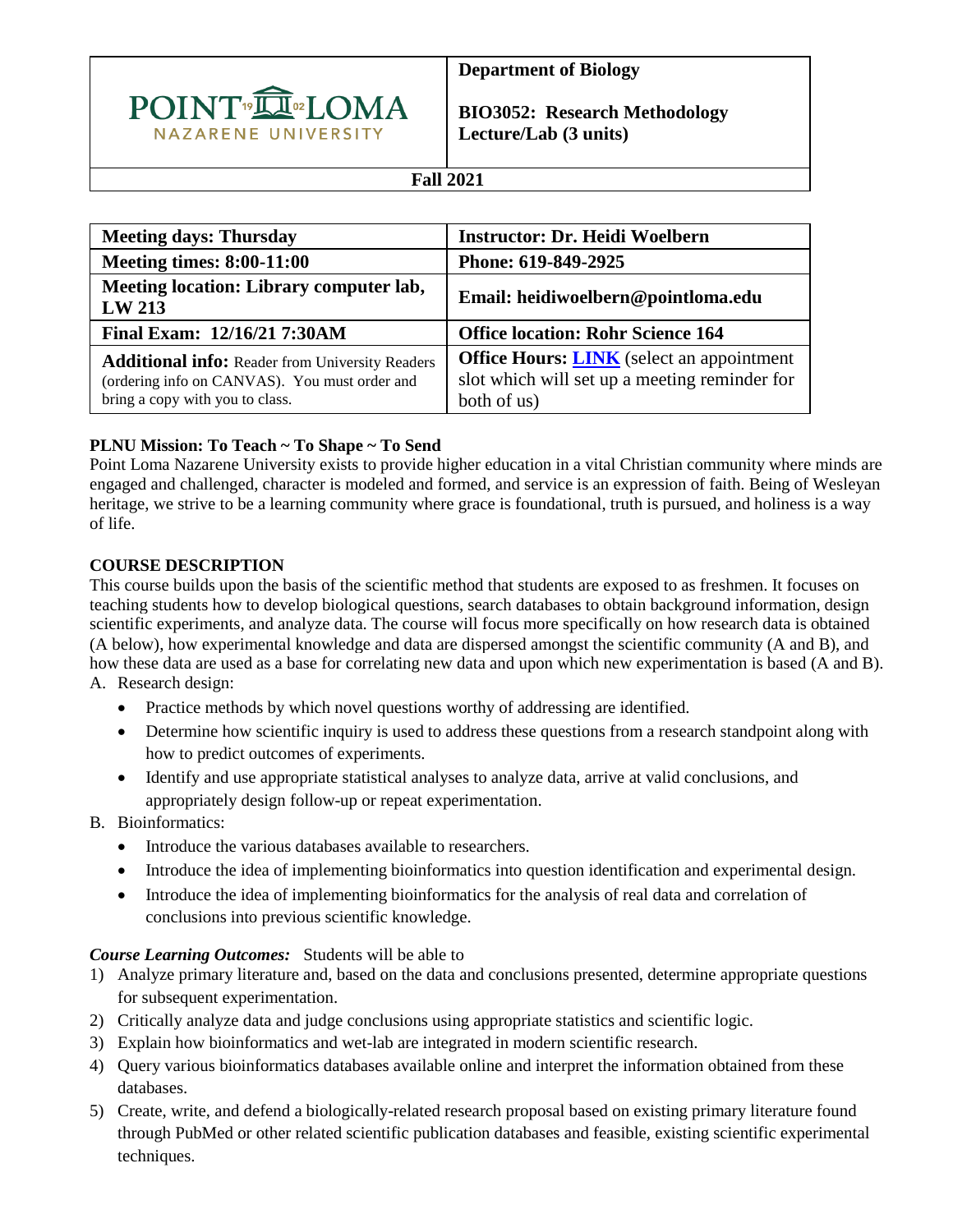*Attendance:* Regular and punctual attendance at all classes is considered essential to optimum academic achievement. If the student is absent from more than 10 percent of class meetings, the faculty member has the option of filing a written report which may result in de-enrollment. If the absences exceed 20 percent, the student may be de-enrolled without notice until the university drop date or, after that date, receive the appropriate grade for their work and participation. See [Academic Policies](http://catalog.pointloma.edu/content.php?catoid=18&navoid=1278) in the Undergraduate Academic Catalog. *Attendance at all exams is required, unless you have a doctor's note excusing you.*

*Participation and Cooperation:* Class participation counts for 5% of your grade. Much of this course will be interactive. You will be expected to work with online databases on the library computers as we go. In addition, you are expected to actively participate in class discussions. We will be using a semi-discussion style format, and we expect you to volunteer to answer questions and also to ask questions whenever you are confused. You should read ahead so that you can participate effectively and for your own learning benefit**.**

*Use of Computers:*This course requires significant use of computers and as such, is located in the computer lab. We realize that this brings with it many temptations to use the computers for things other than classwork, particularly when we are lecturing. Use of phones or computers for Instagram, YouTube, or any similar uses that have nothing to do with class is strictly forbidden. *You may think that you are great at multi-tasking, but substantial research shows that using these other websites significantly reduces students' ability to learn, remember, and apply content being taught at the same time*. Please save these activities for another time and make the most of your learning experience. Being caught using these other sites will result in a warning the first time, followed by grade reductions after that.

*Academic Accommodations:* While all students are expected to meet the minimum standards for completion of this course as established by the instructor, students with disabilities may require academic accommodations. At Point Loma Nazarene University, these students are requested to file documentation during the first two weeks of the semester with the Academic Support Center (ASC), located in the Bond Academic Center. This policy assists the University in its commitment to full compliance with Section 504 of the Rehabilitation Act and the Americans with Disabilities Act. Section 504 (a) prohibits discrimination against students with special needs and guarantees all qualified students equal access to and benefits of PLNU programs and activities. Once the student files documentation, the ASC will contact the student's instructors and provide written recommendations for reasonable and appropriate accommodations to meet the individual learning needs of the student.

The PLNU Disability Resource Center (DRC) can be reached by phone at 619-849-2486 or by e-mail at [DRC@pointloma.edu.](mailto:DRC@pointloma.edu) See [Disability Resource Center](https://www.pointloma.edu/offices/disability-resource-center) for additional information. For more details see the PLNU catalog [Accommodations.](https://catalog.pointloma.edu/content.php?catoid=35&navoid=2136#Academic_Accommodations)

Students with learning disabilities who may need accommodations should also discuss their needs with the instructor during the **first two weeks** of class.

*Academic Honesty:* Students should demonstrate academic honesty by doing original work and by giving appropriate credit to the ideas of others. Academic dishonesty is the act of presenting information, ideas, and/or concepts as one's own when in reality they are the results of another person's creativity and effort. A faculty member who believes a situation involving academic dishonesty has been detected may assign a failing grade for that assignment or examination, or, depending on the seriousness of the offense, for the course. Faculty should follow and students may appeal using the procedure in the university Catalog. See [Academic Policies](http://catalog.pointloma.edu/content.php?catoid=18&navoid=1278) for definitions of kinds of academic dishonesty and for further policy information.

*PLNU Copyright Policy:* Point Loma Nazarene University, as a non-profit educational institution, is entitled by law to use materials protected by the US Copyright Act for classroom education. Any use of those materials outside the class may violate the law.In particular, all homeworks, assignments, and laboratories are owned by Drs. Kim and Woelbern, and may not be shared with other individuals or groups outside of the students registered for the BIO3052, Fall, 2021 section. It is a violation of copyright law to otherwise distribute these materials in any form.

*FERPA Policy:* In compliance with federal law, neither PLNU student ID nor social security number should be used in publicly posted grades or returned sets of assignments without student written permission. Also in compliance with FERPA, you will be the only person given information about your progress in this class unless you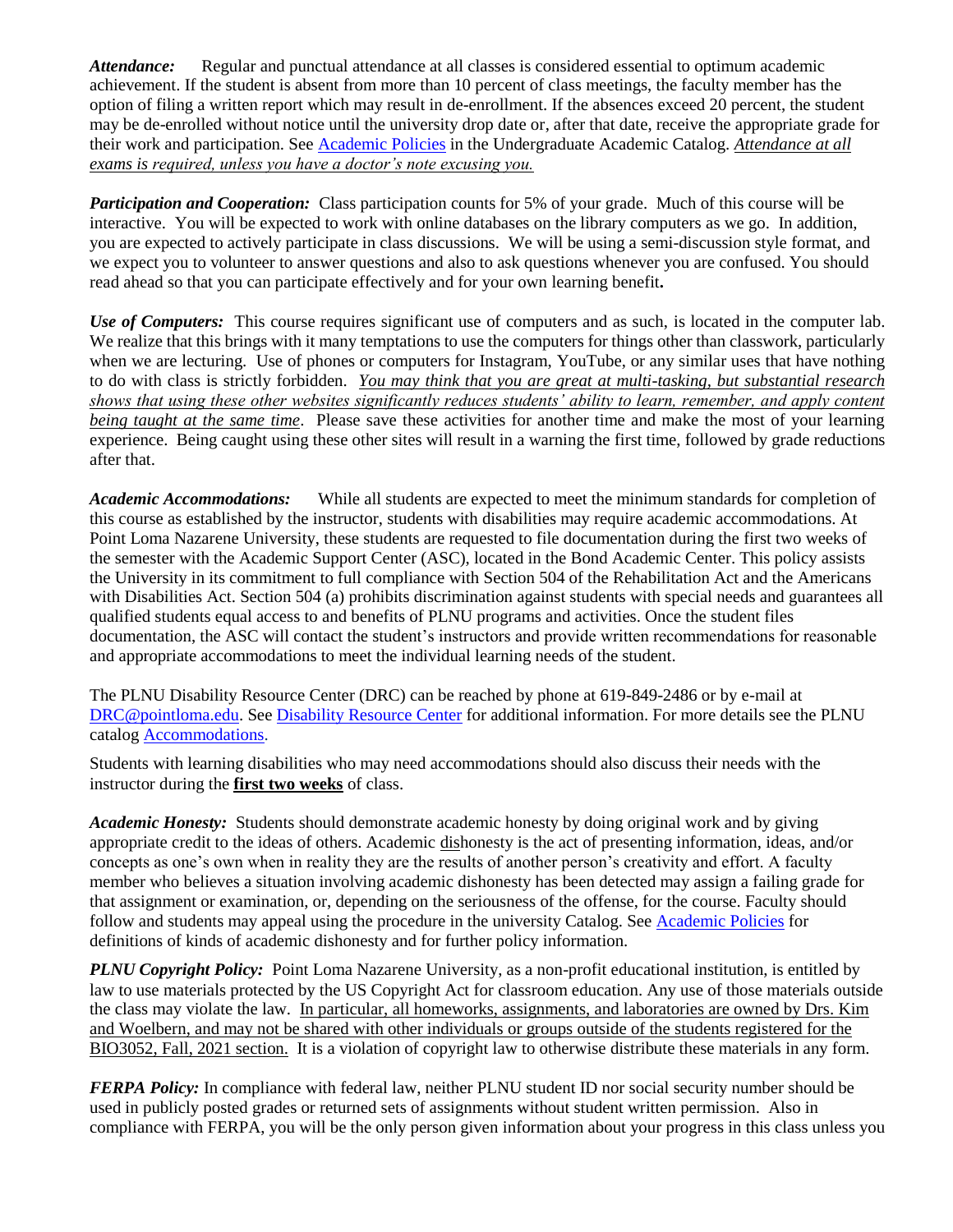have designated others to receive it in the "Information Release" section of the student portal. See Policy [Statements](http://www.pointloma.edu/experience/academics/catalogs/undergraduate-catalog/policy-statements) in the (undergrad/ graduate as appropriate) academic catalog.

|              | Grading: (approximate; I reserve the right to adjust percentages as appropriate for ho |      |                              |
|--------------|----------------------------------------------------------------------------------------|------|------------------------------|
|              | In-class assignments                                                                   | 17%  | (85 points total)            |
|              | Research grant proposal (final)                                                        | 30%  | $(150 \text{ points total})$ |
|              | Grant review and study section                                                         | 8%   | (40 points total)            |
|              | Class participation and attitude                                                       | 5%   | (25 points total)            |
|              | Tests (1 midterm and final exam)                                                       | 40%  | $(200 \text{ points total})$ |
| <b>Total</b> |                                                                                        | 100% |                              |

## fiate for how the course proceeds)

| A 93-100      | $B+87-89$     | $C+77-79$     | $D+67-69$     | F Less than 59 |
|---------------|---------------|---------------|---------------|----------------|
| $A - 90 - 92$ | B 83-86       | $C$ 73-76     | D 63-66       |                |
|               | $B - 80 - 82$ | $C - 70 - 72$ | $D - 60 - 62$ |                |

#### **Grade Scale Based on Percentages**



*Final examination policy:* Successful completion of this class requires taking the final examination on its scheduled day. The final examination schedule is posted on CANVAS. NO requests for early examinations or alternative days will be approved.

*Research Grant Proposal:* For this project, you will be working in pairs. The main assignment will be for you to write a relatively short (6-8 page), basic grant proposal. This can be on any biologically relevant topic that you are interested in. We do not expect this to be at the level of submission and funding, but this is a substantial portion of your grade and should be treated as such. Your proposal should demonstrate the ability to 1) research a topic, 2) integrate, analyze, and understand several recent primary literature articles on the topic, 3) generate a reasonable research project for your focus, and 4) design a few experimental suggestions to address the research focus. This will be a difficult assignment, but it is a very important exercise. All of science rests on one's ability to integrate previous knowledge and expand on that knowledge in order to continue to propagate our scientific understanding. Beyond that, the ability to adequately describe your ideas for funding is key to any job, particularly in the sciences, whether you are interested in pursuing a career in research, medicine, teaching, or any other science-related field. The best ideas in the world will never come to fruition if they aren't funded. The hardest part of the assignment will be to assemble the information and get your ideas together, so we strongly suggest once again that you don't procrastinate on this assignment. To help make sure you don't procrastinate, you will notice a few interim deadlines throughout the schedule.

This project will thus incorporate most of the principles taught in this course while allowing everyone to practice these principles on a topic of your choice / interest. We will work on the main principles of this extensively together throughout the semester, but you are expected to do most of your work on this project outside of class. I STRONGLY suggest not waiting until the end to do this. You will not be happy with yourself or your grade if you procrastinate. If you work reasonably, but diligently throughout, my hope is that you will find this to be interesting and rewarding. Please see me, or any of your other professors, for help throughout. I plan to help you get started (if needed) and then hope that you will work on your own and come to me often with specific questions for direction. **USE ME OFTEN FOR HELP, BUT DON'T EXPECT ME TO DO IT FOR YOU.** Further details and expectations will be given separately.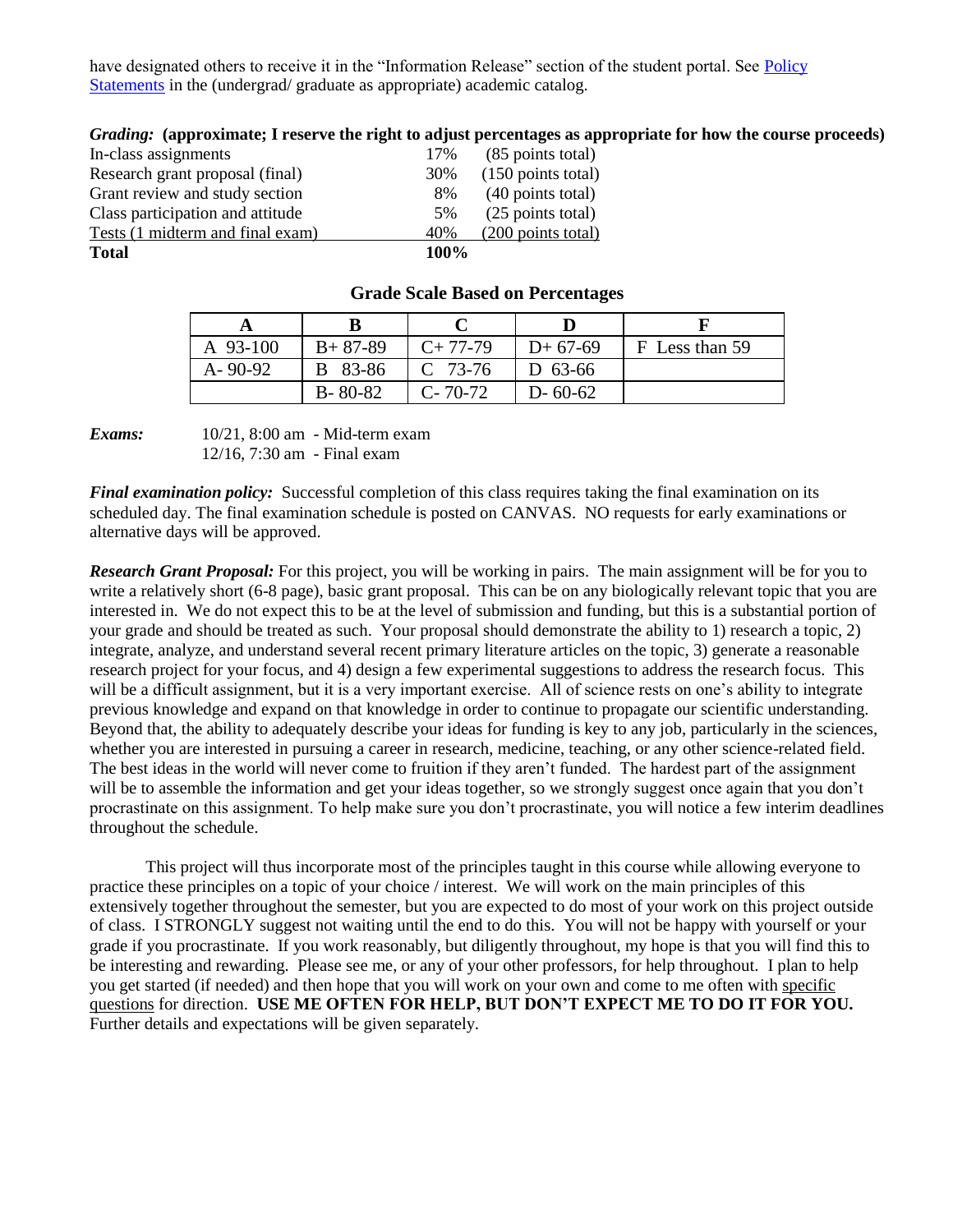## **Tentative Schedule:**

| Week           | Date  | Topic                                                                                                                                                                                                                                          | <b>Textbook Reference</b>                               |
|----------------|-------|------------------------------------------------------------------------------------------------------------------------------------------------------------------------------------------------------------------------------------------------|---------------------------------------------------------|
| 1              | 9/2   | 1. Prior to class: Introduction; grant proposal<br>assignment (CANVAS)<br>2. In class: Biology literature searches<br>3. Expectation setting<br>4. Work on proposals (finding articles and<br>narrowing topic)                                 | Reader p. 1-14                                          |
| $\overline{2}$ | 9/9   | 1. Prior to class: Scientific methods and research<br>methods overview<br>2. In class: Reading articles efficiently<br>3. Work on proposals (Start thinking about your<br>aims).<br>General research proposal idea due by 9/8 (Canvas)         | Reader p. 1-14.                                         |
| 3              | 9/16  | 1. Prior to class: Intro to bioinformatics<br>(CANVAS)<br>2. What's wrong with my child (part 1)<br>3. In class: Intro to bioinformatics<br>4. Work on proposal (background/significance<br>and specific aims)                                 | Intro to bioinformatics<br>(CANVAS)<br>Reader p. 15-31. |
| $\overline{4}$ | 9/23  | 1. Prior to class: What's wrong with my child<br>(continued)<br>2. In class: Chimera<br>3. Work on proposals (background/significance<br>and specific aims)                                                                                    | Reader p. 15-31.                                        |
| 5              | 9/30  | 1. Prior to class: Genome sequencing and<br>annotation, JASPAR and whole genome<br>browsers and start BLAST (do dot plots)<br>2. In class: Blast and sequence alignment<br>3. Work on proposals (background/significance<br>and specific aims) | Reader p. 32-54.                                        |
| 6              | 10/7  | 1. Prior to class: Major biological techniques<br>associated with bioinformatics (part I)<br>2. Proposal work day (No Class)<br>3. Draft of research proposal due on 10/9:<br><b>Summary, intro, specific aims (Canvas)</b>                    | Reader p. 32-54.                                        |
| $\overline{7}$ | 10/14 | 1. Prior to class: Major biological techniques<br>(part II)<br>2. In class: Analyzing data from figures of<br>published articles<br>3. Work on proposals (feedback/methods)                                                                    | Lecture slides + CANVAS                                 |